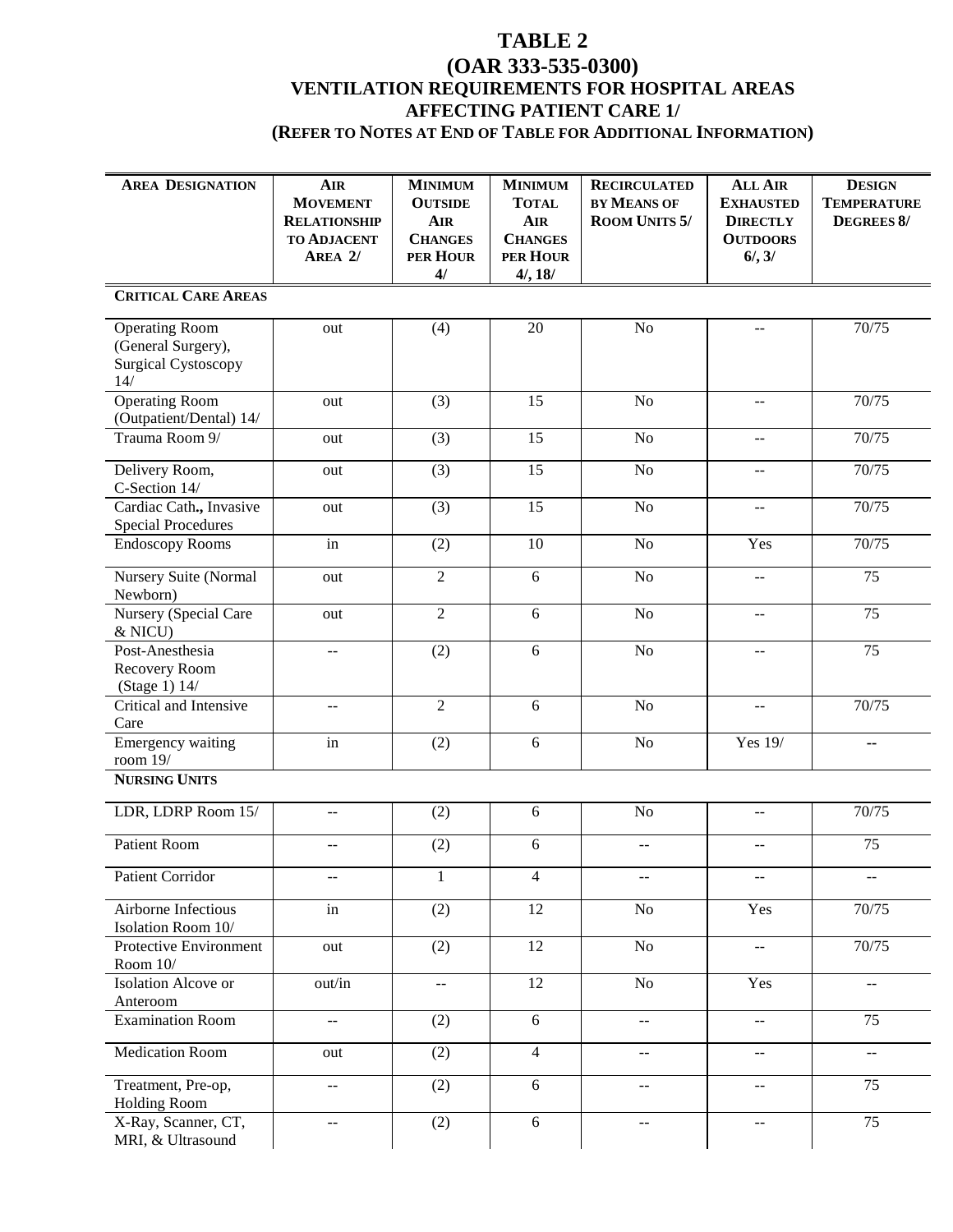| <b>AREA DESIGNATION</b>                                                         | <b>AIR</b><br><b>MOVEMENT</b><br><b>RELATIONSHIP</b><br><b>TO ADJACENT</b><br>AREA 2/ | <b>MINIMUM</b><br><b>OUTSIDE</b><br><b>AIR</b><br><b>CHANGES</b><br><b>PER HOUR</b><br>4/ | <b>MINIMUM</b><br><b>TOTAL</b><br><b>AIR</b><br><b>CHANGES</b><br>PER HOUR<br>4/, 18/ | <b>RECIRCULATED</b><br>BY MEANS OF<br><b>ROOM UNITS 5/</b> | <b>ALL AIR</b><br><b>EXHAUSTED</b><br><b>DIRECTLY</b><br><b>OUTDOORS</b><br>$6/$ , $3/$ | <b>DESIGN</b><br><b>TEMPERATURE</b><br><b>DEGREES 8/</b> |
|---------------------------------------------------------------------------------|---------------------------------------------------------------------------------------|-------------------------------------------------------------------------------------------|---------------------------------------------------------------------------------------|------------------------------------------------------------|-----------------------------------------------------------------------------------------|----------------------------------------------------------|
| EEG, EMG & EKG                                                                  | $\mathord{\hspace{1pt}\text{--}\hspace{1pt}}$                                         | (2)                                                                                       | 6                                                                                     | $\mathord{\hspace{1pt}\text{--}\hspace{1pt}}$              | $\overline{\phantom{m}}$                                                                | 75                                                       |
| Rooms<br><b>Respiratory Inhalation</b><br>Therapy                               | in                                                                                    | (2)                                                                                       | 6                                                                                     | N <sub>o</sub>                                             | Yes                                                                                     | 75                                                       |
| Minor Procedures 13/                                                            | out                                                                                   | (2)                                                                                       | 6                                                                                     | $\mathord{\hspace{1pt}\text{--}\hspace{1pt}}$              |                                                                                         | 75                                                       |
| Minor Procedure<br>Recovery, Stage 2                                            | $\overline{a}$                                                                        | (2)                                                                                       | $6\,$                                                                                 | N <sub>o</sub>                                             | --                                                                                      | $\overline{75}$                                          |
| Bronchoscopy<br>(includes holding,<br>treatment and recovery)                   | $\operatorname{in}$                                                                   | (2)                                                                                       | 12                                                                                    | N <sub>o</sub>                                             | Yes                                                                                     | $\overline{a}$                                           |
| <b>Radiation Therapy</b><br>Treatment                                           | $\overline{\phantom{a}}$                                                              | (2)                                                                                       | 6                                                                                     | $\mathord{\hspace{1pt}\text{--}\hspace{1pt}}$              | --                                                                                      | 75                                                       |
| Physical Therapy                                                                | in                                                                                    | (2)                                                                                       | 6                                                                                     | $-$                                                        | --                                                                                      | 75                                                       |
| Hydrotherapy                                                                    | in                                                                                    | (2)                                                                                       | $6\,$                                                                                 | $-$                                                        | Optional                                                                                | 75                                                       |
| <b>SUPPORT AND SERVICE AREAS</b>                                                |                                                                                       |                                                                                           |                                                                                       |                                                            |                                                                                         |                                                          |
| Soiled Utility, Soiled<br>Workroom, Soiled<br>Holding, Bio-Hazard               | in                                                                                    | (2)                                                                                       | 10                                                                                    | N <sub>o</sub>                                             | Yes                                                                                     | $-$                                                      |
| Clean Utility, Clean<br>Workroom, Clean<br>Holding 20/                          | out                                                                                   | (1)                                                                                       | $\overline{4}$                                                                        | N <sub>o</sub>                                             | $\overline{a}$                                                                          | $\sim$ $\sim$                                            |
| Autopsy                                                                         | $\operatorname{in}$                                                                   | (2)                                                                                       | 12                                                                                    | N <sub>o</sub>                                             | Yes                                                                                     | $\mathord{\hspace{1pt}\text{--}\hspace{1pt}}$            |
| Darkroom                                                                        | in                                                                                    | (2)                                                                                       | 10                                                                                    | $\overline{a}$                                             | Yes                                                                                     | $\overline{a}$                                           |
| Non-Refrigerated Body<br>Holding Room 11/                                       | $\operatorname{in}$                                                                   | optional                                                                                  | 10                                                                                    | $-$                                                        | Yes                                                                                     | $\mathord{\hspace{1pt}\text{--}\hspace{1pt}}$            |
| Toilet Room                                                                     | in                                                                                    | optional                                                                                  | 10                                                                                    | $-\, -$                                                    | Yes                                                                                     | 70                                                       |
| <b>Bathing Room</b>                                                             | in                                                                                    | optional                                                                                  | 10                                                                                    | $-$                                                        | Yes                                                                                     | $\overline{75}$                                          |
| Janitor's Closet                                                                | in                                                                                    | optional                                                                                  | 10                                                                                    | N <sub>o</sub>                                             | Yes                                                                                     | $\sim$ $\sim$                                            |
| <b>Sterilizer Room</b><br>(Equipment),<br>Endoscopic Instrument<br>Cleaning 20/ | in                                                                                    | (2)                                                                                       | $\overline{10}$                                                                       | $\mathbf{u}$                                               | Yes                                                                                     | $\overline{a}$                                           |
| ETO - Sterilizer,<br>Cylinder Room 16/                                          | in                                                                                    | optional                                                                                  | 10                                                                                    | N <sub>o</sub>                                             | Yes                                                                                     | 75                                                       |
| Linen & Trash Chute<br>Rooms                                                    | in                                                                                    | optional                                                                                  | 10                                                                                    | No                                                         | Yes                                                                                     | $\mathbb{H}^{\mathbb{H}}$                                |
| Hot Lab(Nuclear<br>Medicine), Radiation<br>Therapy 17/                          | in                                                                                    | (2)                                                                                       | 6                                                                                     | ${\rm No}$                                                 | Yes                                                                                     | $\mathord{\hspace{1pt}\text{--}\hspace{1pt}}$            |
| Pharmacy                                                                        | out                                                                                   | (2)                                                                                       | $\overline{4}$                                                                        | $\overline{\phantom{a}}$                                   | $\overline{\phantom{a}}$                                                                | $\mathord{\hspace{1pt}\text{--}\hspace{1pt}}$            |
| Laboratory General 7/                                                           | in                                                                                    | (2)                                                                                       | 6                                                                                     | $-$                                                        | Yes                                                                                     | $\mathord{\hspace{1pt}\text{--}\hspace{1pt}}$            |
| Hot Lab(Nuclear<br>Medicine)17/                                                 | $\operatorname{in}$                                                                   | (2)                                                                                       | $6\,$                                                                                 | N <sub>o</sub>                                             | Yes                                                                                     | $\mathord{\hspace{1pt}\text{--}\hspace{1pt}}$            |
| Pathology                                                                       | in                                                                                    | (2)                                                                                       | $6\,$                                                                                 | N <sub>o</sub>                                             | Yes                                                                                     | $\mathord{\hspace{1pt}\text{--}\hspace{1pt}}$            |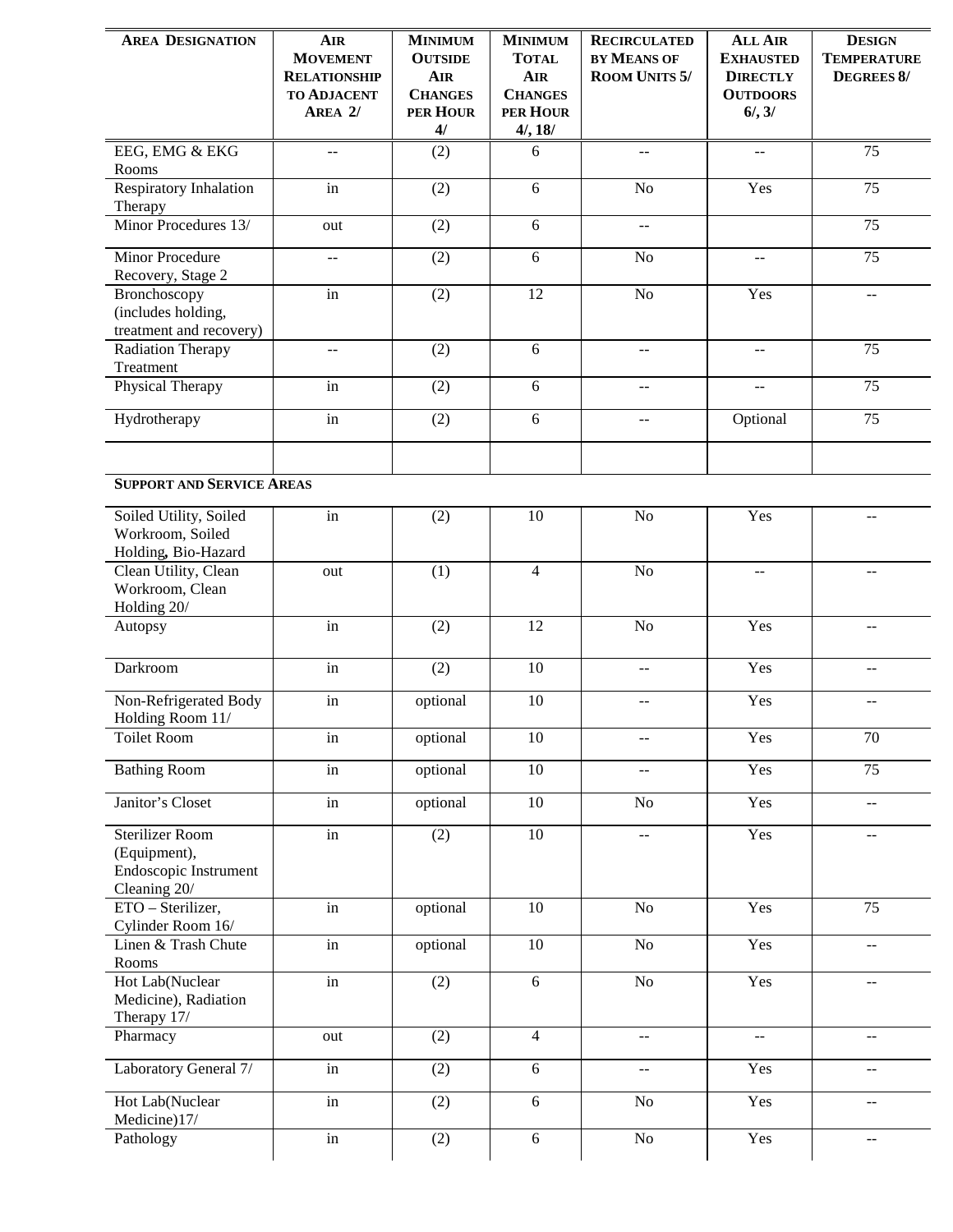| <b>AREA DESIGNATION</b>                                                          | <b>AIR</b><br><b>MOVEMENT</b><br><b>RELATIONSHIP</b><br><b>TO ADJACENT</b><br>AREA 2/ | <b>MINIMUM</b><br><b>OUTSIDE</b><br><b>AIR</b><br><b>CHANGES</b><br>PER HOUR<br>4/ | <b>MINIMUM</b><br><b>TOTAL</b><br><b>AIR</b><br><b>CHANGES</b><br>PER HOUR<br>4/, 18/ | <b>RECIRCULATED</b><br><b>BY MEANS OF</b><br><b>ROOM UNITS 5/</b> | <b>ALL AIR</b><br><b>EXHAUSTED</b><br><b>DIRECTLY</b><br><b>OUTDOORS</b><br>$6/$ , $3/$ | <b>DESIGN</b><br><b>TEMPERATURE</b><br><b>DEGREES 8/</b> |
|----------------------------------------------------------------------------------|---------------------------------------------------------------------------------------|------------------------------------------------------------------------------------|---------------------------------------------------------------------------------------|-------------------------------------------------------------------|-----------------------------------------------------------------------------------------|----------------------------------------------------------|
| Cytology                                                                         | in                                                                                    | (2)                                                                                | 6                                                                                     | $\overline{No}$                                                   | Yes                                                                                     | $\mathord{\hspace{1pt}\text{--}\hspace{1pt}}$            |
| Biochemistry                                                                     | out                                                                                   | (2)                                                                                | 6                                                                                     | $\overline{No}$                                                   | Yes                                                                                     | $\mathbf{u}$                                             |
| Histology                                                                        | in                                                                                    | (2)                                                                                | $\overline{6}$                                                                        | No                                                                | Yes                                                                                     | $\overline{a}$                                           |
| Bacteriology                                                                     | in                                                                                    | (2)                                                                                | 6                                                                                     | N <sub>o</sub>                                                    | Yes                                                                                     | $-$                                                      |
| Serology                                                                         | out                                                                                   | (2)                                                                                | 6                                                                                     | No                                                                | Yes                                                                                     | $-$                                                      |
| Glass washing<br>(Laboratory)                                                    | in                                                                                    | (2)                                                                                | $\overline{10}$                                                                       |                                                                   | Yes                                                                                     |                                                          |
| Food Preparation<br>Center 12/                                                   |                                                                                       | (2)                                                                                | 10                                                                                    | N <sub>o</sub>                                                    | $\mathord{\hspace{1pt}\text{--}\hspace{1pt}}$                                           | $\mathord{\hspace{1pt}\text{--}\hspace{1pt}}$            |
| Warewashing (Food<br>Preparation)                                                | in                                                                                    | (2)                                                                                | $\overline{10}$                                                                       | $\overline{No}$                                                   | Yes                                                                                     | $\mathord{\hspace{1pt}\text{--}\hspace{1pt}}$            |
| Dietary Dry Storage                                                              | in                                                                                    | Optional                                                                           | $\overline{2}$                                                                        | $\overline{\phantom{a}}$                                          | $\mathbb{L}^{\perp}$                                                                    | $\mathbb{L} \mathbb{L}$                                  |
| Laundry, General                                                                 | $\overline{a}$                                                                        | (2)                                                                                | $\overline{10}$                                                                       | No                                                                | Yes                                                                                     | $\overline{\phantom{a}}$                                 |
| Soiled Linen (sorting &<br>storage)                                              | in                                                                                    | optional                                                                           | 10                                                                                    | No                                                                | Yes                                                                                     | $\overline{a}$                                           |
| Clean Linen                                                                      | out                                                                                   | optional                                                                           | $\overline{2}$                                                                        | L.                                                                | $\overline{a}$                                                                          | $-$                                                      |
| <b>Medical Gas Storage</b><br>(See NFPA 99 and Fire<br>Code Requirements)<br>14/ | $\mathbb{H} \to \mathbb{H}$                                                           | optional                                                                           | $\overline{8}$                                                                        | $\overline{\phantom{m}}$                                          | Yes                                                                                     | $\overline{a}$                                           |
| Soiled Room,<br><b>Decontamination Room</b>                                      | in                                                                                    | (2)                                                                                | 6                                                                                     | N <sub>o</sub>                                                    | Yes                                                                                     | $\overline{a}$                                           |
| Clean Workroom &<br>Sterile Storage 20/                                          | out                                                                                   | (2)                                                                                | $\overline{4}$                                                                        | No                                                                | $\overline{a}$                                                                          | 75                                                       |
| Pantry Nourishment                                                               |                                                                                       | optional                                                                           | $\overline{2}$                                                                        | $\hspace{0.05cm}$ $\hspace{0.05cm}$                               | $\mathord{\hspace{1pt}\text{--}\hspace{1pt}}$                                           | $\overline{\phantom{m}}$                                 |

## **NOTES APPLICABLE TO TABLE 2:**

"VENTILATION REQUIREMENTS FOR HOSPITAL AREAS AFFECTING PATIENT CARE"

- $1/$  This table covers ventilation standards for comfort, as well as for asepsis and odor control, in areas of hospitals that directly affect patient care. Areas where specific standards are not given shall be ventilated in accordance with ASHRAE Standard 62, "Ventilation for Acceptable Indoor Air Quality Including Requirements for Outside Air." Specialized patient care areas including organ transplant units, burn units, etc., shall have additional ventilation provisions for air quality control as may be appropriate. OSHA standards and/or NIOSH criteria include special ventilation requirements for employee health safety within health care facilities. The agency responsible in Oregon for enforcement is the Workers' Compensation Department.
- $2/$  Design of the ventilation system shall provide that air movement is from "clean to less clean" areas. Those areas which do require positive and continuous control are noted with "out" or "in" to indicate the required direction of air movement in relation to the space named. Rate of air movement may, of course, be varied as needed within the limits required for positive control. Air movement for rooms with dashes and non-patient areas may vary as necessary to satisfy the system used.
- $3/$  To satisfy exhaust needs, additional replacement air from outside may also be necessary.
- $\frac{4}{}{}$  Number of total air changes may be reduced when the room is unoccupied if provisions are made to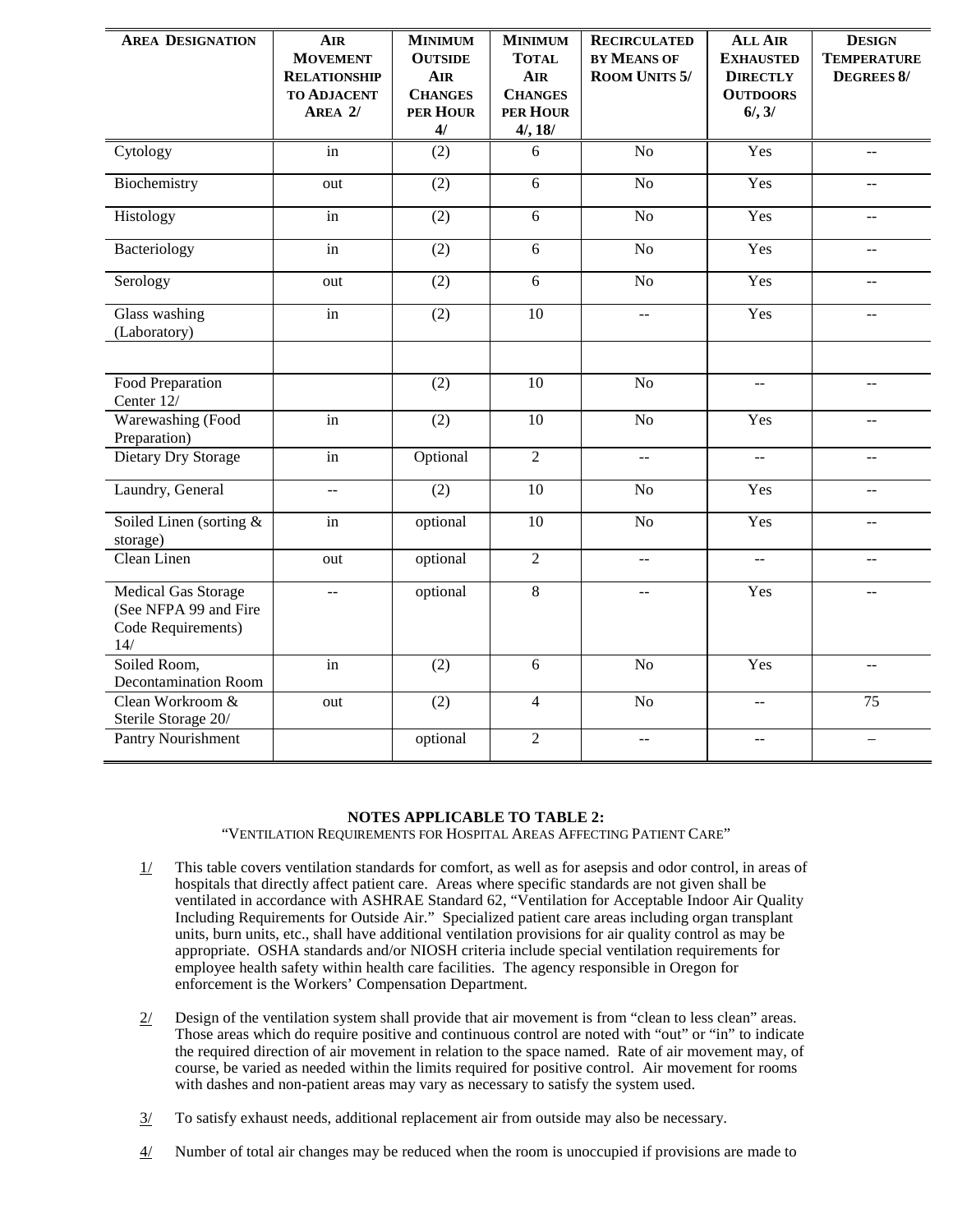ensure that the number of air changes indicated is automatically re-established any time the space is being utilized. The number of exhaust air changes required for contaminated areas shall not be reduced. Where the number of outside air changes per hour is enclosed in parentheses, outside air qualities may be reduced when the room is unoccupied, if provisions are made to ensure that outside air rates are automatically re-established any time the space is being utilized. Adjustments shall include provisions so that the direction of air movement shall remain the same when the number of air changes is reduced.

- $5/$  Because of cleaning difficulty and potential for buildup of contamination, recirculating room units shall not be used in areas marked with "no".
- $6/$  Air from areas with contamination and/or odor problems shall be exhausted to the outside and not recirculated to other areas. Note that individual circumstances may require special considerations for air exhaust to outside, e.g., an intensive care unit where patients with pulmonary infection might be expected and rooms for burn patients.
- $\frac{7}{1}$  The overall laboratory area shall be maintained at a negative pressure with respect to the surrounding areas at all times.
- 8/ Dual temperature indications (such as 70/75) are for an upper and lower variable range within which the room temperature must normally be controlled. A single figure indicates required minimum heating or cooling design capacity. Nothing in this rule shall be construed as precluding the use of the temperatures higher or lower than those noted when the patients' comfort and medical conditions make differing temperatures desirable. Occupied areas not normally utilized by inpatients may have design temperatures of 68 degrees Fahrenheit for heating and 78 degrees Fahrenheit for cooling. Unoccupied areas such as storage, etc., shall have temperatures appropriate for the function intended.
- $9/$  The term "trauma room" as used here is the operating room space in the trauma center that is routinely used for emergency surgery. The first aide room and/or "emergency room" used for general initial treatment of accident victims may be ventilated as noted for the "treatment room."
- 10/ Airborne infectious isolation is a room with an inward air movement relationship to adjacent areas where a patient with airborne infectious diseases may be a risk to the surrounding area. Protective environment is a room with an outward air movement relationship to adjacent areas where the patient may be at risk from the surrounding areas. Rooms with reversible airflow provisions for the purpose of switching between airborne infectious and protective environment isolation rooms are not acceptable.
- 11/ The non-refrigerated body holding room would be applicable only for those facilities that do not perform autopsies on site and utilize the space for short periods while waiting for body transfer to be complete. Design temperature given is for cooling.
- 12/ Food preparation centers shall have ventilation systems that have an excess of air supply for "out" air movement when hoods are not in operation.
- 13/ Minor Procedure Rooms are rooms where non-invasive and non-anesthetizing procedures are performed.
- 14/ NIOSH criteria documents regarding occupational exposure to waste anesthetic gases and vapors, and control of occupational exposure to nitrous dioxide in the dental operatory indicate a need for both local exhaust (scavenging) systems and general ventilation of the areas in which respective gases are utilized.
- 15/ Ventilation levels indicated for LDR/LDRP rooms are for rooms in which no or only occasional small amounts of anesthesia gases are delivered and when restrictions for use are included in the hospital's written anesthesia policy.
- 16/ Specific regulations exist regarding ethylene oxide (ETO) use under rules of the state Workers' Compensation Department, OAR Chapter 437, Division 156. These rules include specific requirements for local exhaust of the ETO sterilizer. Also, see OAR 333-074-0355(4)(a)(R) for further requirements.
- 17/ There are special requirements imposed by the U.S. Nuclear Regulatory Commission (Regulatory Guide 10.8-1980) regarding use of Xenon 133. These standards are not, however, adopted as a rule by the State of Oregon.
- $18/$  Air change requirements indicated are minimum values. Higher values should be used when required